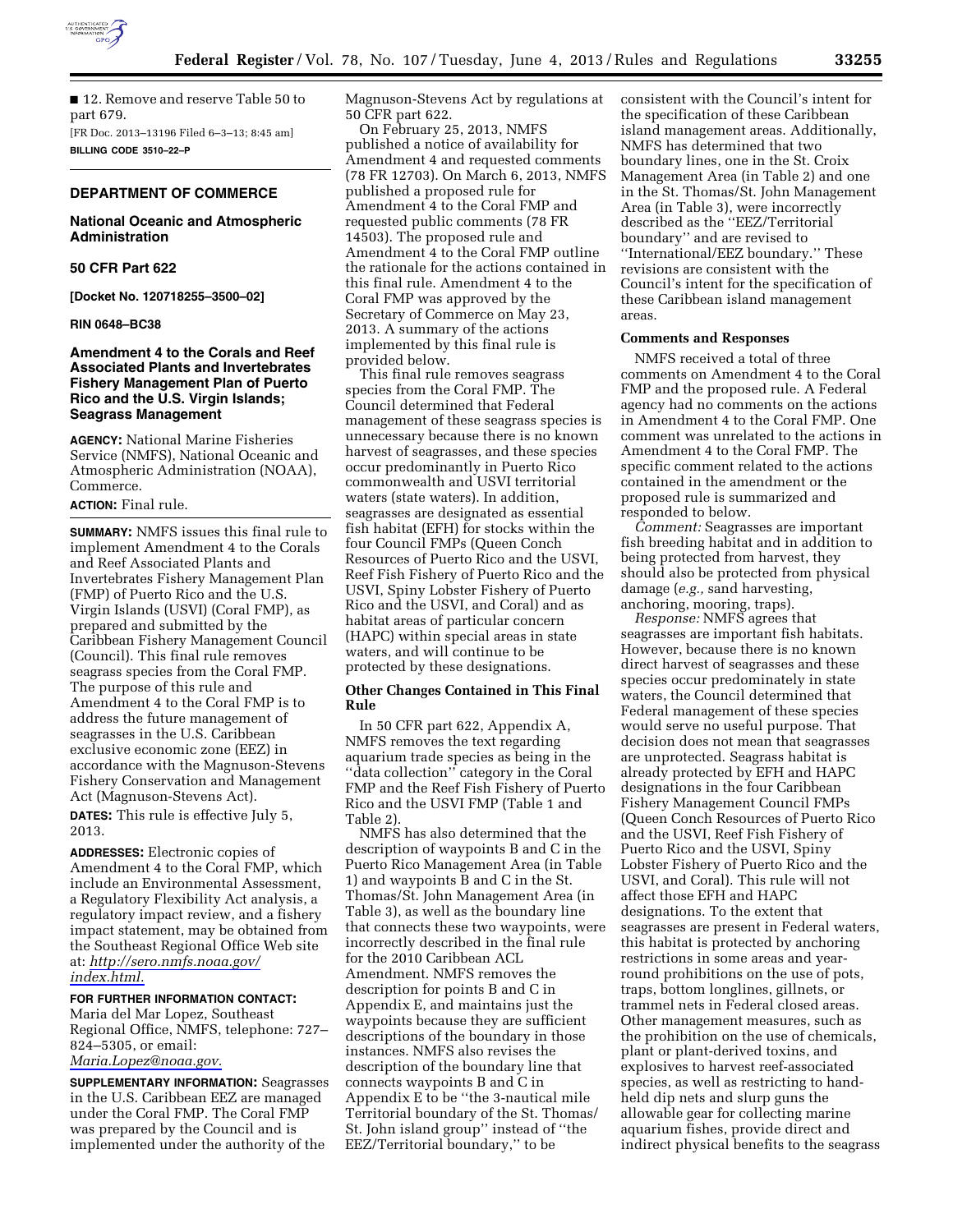habitat by protecting it from the adverse effects of specific fishing gear.

#### **Changes From the Proposed Rule**

In 50 CFR Part 622 Appendix A Tables 1 and 2, NMFS has identified several species names that contained misspellings. These misspellings are corrected in this final rule.

# **Classification**

The Regional Administrator, Southeast Region, NMFS, has determined that the actions contained in this final rule are consistent with Amendment 4 to the Coral FMP, the Magnuson-Stevens Act and other applicable law.

This final rule has been determined to be not significant for purposes of Executive Order 12866.

The Chief Counsel for Regulation of the Department of Commerce certified to the Chief Counsel for Advocacy of the Small Business Administration during the proposed rule stage that this action would not have a significant economic impact on a substantial number of small entities. The factual basis for this certification was published in the proposed rule and is not repeated here. No comments were received regarding the certification and NMFS has not received any new information that would affect its determination. No changes to the final rule were made in response to public comments. As a result, a regulatory flexibility analysis was not required and none was prepared.

### **List of Subjects in 50 CFR Part 622**

Fisheries, Fishing, Puerto Rico, Seagrass, Virgin Islands.

Dated: May 30, 2013.

#### **Alan D. Risenhoover,**

*Director, Office of Sustainable Fisheries, performing the functions and duties of the Deputy Assistant Administrator for Regulatory Programs, National Marine Fisheries Service.* 

For the reasons set out in the preamble, 50 CFR Part 622 is amended as follows:

# **PART 622—FISHERIES OF THE CARIBBEAN, GULF, AND SOUTH ATLANTIC**

■ 1. The authority citation for part 622 continues to read as follows:

**Authority:** 16 U.S.C. 1801 *et seq.* 

■ 2. In Appendix A to part 622, Tables 1 and 2 are revised to read as follows:

# **Appendix A to Part 622—Species Tables**

#### **Table 1 of Appendix A to Part 622— Caribbean Coral Reef Resources**

I. Coelenterates—Phylum Coelenterata A. Hydrocorals—Class Hydrozoa 1. Hydroids—Order Anthoathecata Family Milleporidae *Millepora* spp., Fire corals Family Stylasteridae *Stylaster roseus,* Rose lace corals B. Anthozoans—Class Anthozoa 1. Soft corals—Order Alcyonacea Family Anthothelidae *Erythropodium caribaeorum,* Encrusting gorgonian *Iciligorgia schrammi,* Deepwater sea fan Family Briareidae *Briareum asbestinum,* Corky sea finger Family Clavulariidae Carijoa riisei *Telesto* spp. 2. Gorgonian corals—Order Gorgonacea Family Ellisellidae *Ellisella* spp., Sea whips Family Gorgoniidae *Gorgonia flabellum,* Venus sea fan *G. mariae,* Wide-mesh sea fan *G. ventalina,* Common sea fan *Pseudopterogorgia acerosa,* Sea plume *P. albatrossae P. americana,* Slimy sea plume *P. bipinnata,* Bipinnate plume *P. rigida Pterogorgia anceps,* Angular sea whip *P. citrina,* Yellow sea whip Family Plexauridae *Eunicea calyculata,* Warty sea rod *E. clavigera E. fusca,* Doughnut sea rod *E. knighti E. laciniata E. laxispica E. mammosa,* Swollen-knob *E. succinea,* Shelf-knob sea rod *E. touneforti*  Muricea atlantica *M. elongata,* Orange spiny rod *M. laxa,* Delicate spiny rod *M. muricata,* Spiny sea fan *M. pinnata,* Long spine sea fan *Muriceopsis* spp. *M. flavida,* Rough sea plume *M. sulphurea Plexaura flexuosa,* Bent sea rod *P. homomalla,* Black sea rod *Plexaurella dichotoma,* Slit-pore sea rod *P. fusifera P. grandiflora P. grisea P. nutans,* Giant slit-pore Pseudoplexaura crucis *P. flagellosa P. porosa,* Porous sea rod *P. wagenaari*  3. Hard Corals—Order Scleractinia Family Acroporidae *Acropora cervicornis,* Staghorn coral *A. palmata,* Elkhorn coral *A. prolifera,* Fused staghorn Family Agaricidae *Agaricia agaricites,* Lettuce leaf coral *A. fragilis,* Fragile saucer *A. lamarcki,* Lamarck's sheet *A. tenuifolia,* Thin leaf lettuce

*Leptoseris cucullata,* Sunray lettuce Family Astrocoeniidae *Stephanocoenia michelinii,* Blushing star Family Caryophylliidae *Eusmilia fastigiata,* Flower coral *Tubastrea aurea,* Cup coral Family Faviidae *Cladocora arbuscula,* Tube coral *Colpophyllia natans,* Boulder coral *Diploria clivosa,* Knobby brain coral *D. labyrinthiformis,* Grooved brain *D. strigosa,* Symmetrical brain *Favia fragum,* Golfball coral *Manicina areolata,* Rose coral *M. mayori,* Tortugas rose coral *Montastrea annularis,* Boulder star coral *M. cavernosa,* Great star coral *Solenastrea bournoni,* Smooth star coral Family Meandrinidae *Dendrogyra cylindrus,* Pillar coral *Dichocoenia stellaris,* Pancake star *D. stokesi,* Elliptical star *Meandrina meandrites,* Maze coral Family Mussidae *Isophyllastrea rigida,* Rough star coral *Isophyllia sinuosa,* Sinuous cactus *Mussa angulosa,* Large flower coral *Mycetophyllia aliciae,* Thin fungus coral *M. danae,* Fat fungus coral *M. ferox,* Grooved fungus *M. lamarckiana,* Fungus coral *Scolymia cubensis,* Artichoke coral *S. lacera,* Solitary disk Family Oculinidae *Oculina diffusa,* Ivory bush coral Family Pocilloporidae *Madracis decactis,* Ten-ray star coral *M. mirabilis,* Yellow pencil Family Poritidae *Porites astreoides,* Mustard hill coral *P. branneri,* Blue crust coral *P. divaricata,* Small finger coral *P. porites,* Finger coral Family Rhizangiidae *Astrangia solitaria,* Dwarf cup coral *Phyllangia americana,* Hidden cup coral Family Siderastreidae *Siderastrea radians,* Lesser starlet *S. siderea,* Massive starlet 4. Black Corals—Order Antipatharia *Antipathes* spp., Bushy black coral *Stichopathes* spp., Wire coral II. [Reserved] Aquarium Trade Species in the Caribbean Coral FMP I. Sponges—Phylum Porifera A. Demosponges—Class Demospongiae *Amphimedon compressa,* Erect rope sponge *Chondrilla nucula,* Chicken liver sponge Cinachyrella alloclada *Geodia neptuni,* Potato sponge *Haliclona* spp., Finger sponge *Myriastra* spp. *Niphates digitalis,* Pink vase sponge *N. erecta,* Lavender rope sponge Spinosella plicifera *S. vaginalis*  Tethya crypta II. Coelenterates—Phylum Coelenterata A. Anthozoans—Class Anthozoa 1. Anemones—Order Actiniaria *Aiptasia tagetes,* Pale anemone *Bartholomea annulata,* Corkscrew anemone *Condylactis gigantea,* Giant pink-tipped anemone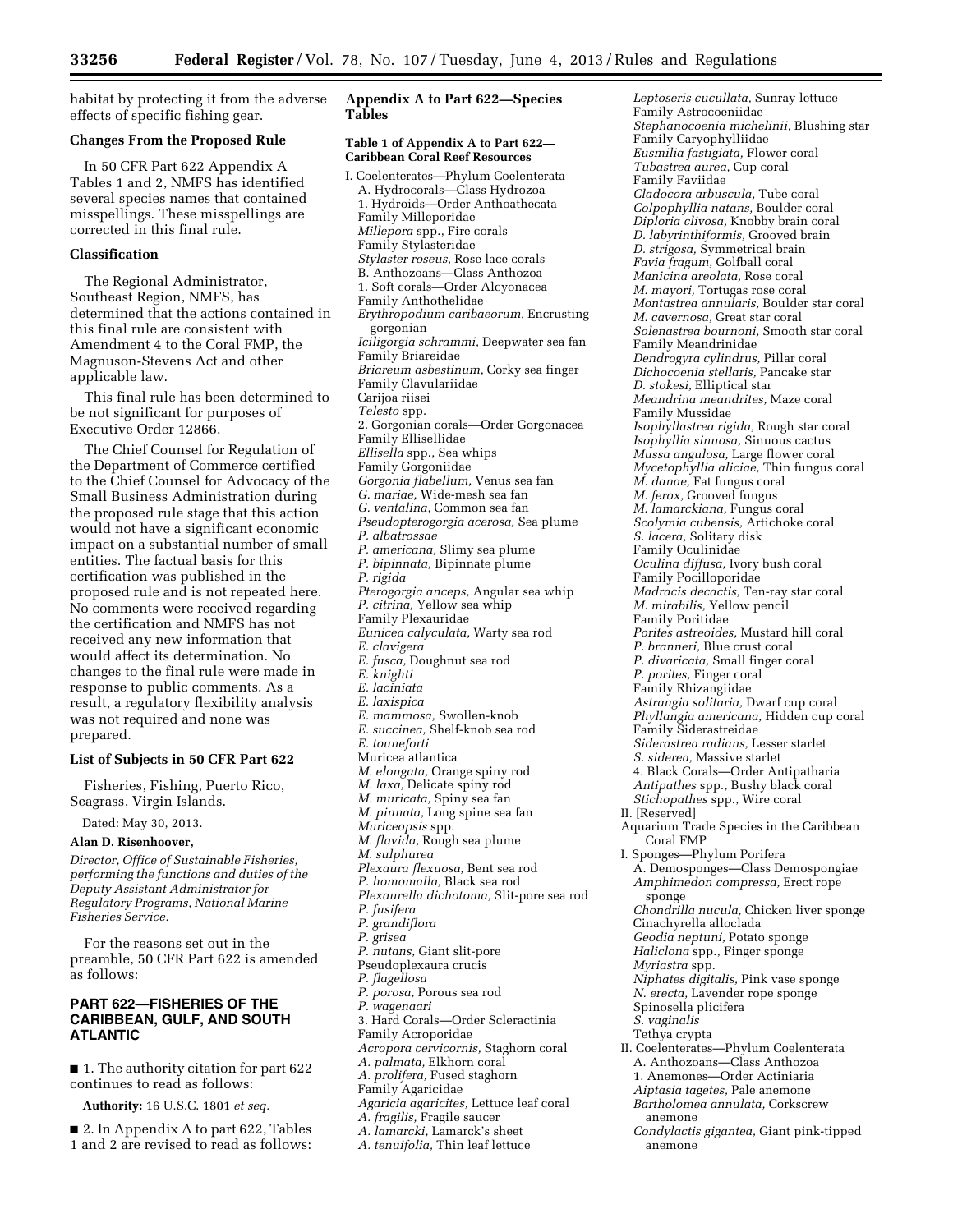*Astrophyton muricatum,* Giant basket star

*Heteractis lucida,* Knobby anemone *Lebrunia* spp., Staghorn anemone *Stichodactyla helianthus,* Sun anemone 2. Colonial Anemones—Order Zoanthidea *Zoanthus* spp., Sea mat 3. False Corals—Order Corallimorpharia *Discosoma* spp. (formerly *Rhodactis*), False coral *Ricordea florida,* Florida false coral III. Annelid Worms—Phylum Annelida A. Polychaetes—Class Polychaeta Family Sabellidae, Feather duster worms *Sabellastarte* spp., Tube worms *S. magnifica,* Magnificent duster Family Serpulidae *Spirobranchus giganteus,* Christmas tree worm IV. Mollusks—Phylum Mollusca A. Gastropods—Class Gastropoda Family Elysiidae *Tridachia crispata,* Lettuce sea slug Family Olividae *Oliva reticularis,* Netted olive Family Ovulidae *Cyphoma gibbosum,* Flamingo tongue B. Bivalves—Class Bivalvia Family Limidae *Lima* spp., Fileclams *L. scabra,* Rough fileclam Family Spondylidae *Spondylus americanus,* Atlantic thorny oyster C. Cephalopods—Class Cephalopoda 1. Octopuses—Order Octopoda Family Octopodidae *Octopus* spp. (except the Common octopus, *O. vulgaris*) V. Arthropods—Phylum Arthropoda A. Crustaceans—Subphylum Crustacea 1. Decapods—Order Decapoda Family Alpheidae *Alpheus armatus,* Snapping shrimp Family Diogenidae *Paguristes* spp., Hermit crabs *P. cadenati,* Red reef hermit Family Grapsidae *Percnon gibbesi,* Nimble spray crab Family Hippolytidae *Lysmata* spp., Peppermint shrimp *Thor amboinensis,* Anemone shrimp Family Majidae, Coral crabs *Mithrax* spp., Clinging crabs *M. cinctimanus,* Banded clinging *M. sculptus,* Green clinging *Stenorhynchus seticornis,* Yellowline arrow Family Palaemonida *Periclimenes* spp., Cleaner shrimp Family Squillidae, Mantis crabs *Gonodactylus* spp. *Lysiosquilla* spp. Family Stenopodidae, Coral shrimp *Stenopus hispidus,* Banded shrimp *S. scutellatus,* Golden shrimp VI. Echinoderms—Phylum Echinodermata A. Feather stars—Class Crinoidea *Analcidometra armata,* Swimming crinoid *Davidaster* spp., Crinoids *Nemaster* spp., Crinoids B. Sea stars—Class Asteroidea *Astropecten* spp., Sand stars *Linckia guildingii,* Common comet star *Ophidiaster guildingii,* Comet star *Oreaster reticulatus,* Cushion sea star C. Brittle and basket stars—Class Ophiuroidea

*Ophiocoma* spp., Brittlestars *Ophioderma* spp., Brittlestars *O. rubicundum,* Ruby brittlestar D. Sea Urchins—Class Echinoidea *Diadema antillarum,* Long-spined urchin *Echinometra* spp., Purple urchin *Eucidaris tribuloides,* Pencil urchin *Lytechinus* spp., Pin cushion urchin *Tripneustes ventricosus,* Sea egg E. Sea Cucumbers—Class Holothuroidea *Holothuria* spp., Sea cucumbers VII. Chordates—Phylum Chordata A. Tunicates—Subphylum Urochordata **Table 2 of Appendix A to Part 622— Caribbean Reef Fish**  Lutjanidae—Snappers Unit 1 Black snapper, *Apsilus dentatus*  Blackfin snapper, *Lutjanus buccanella*  Silk snapper, *Lutjanus vivanus*  Vermilion snapper, *Rhomboplites aurorubens*  Wenchman, *Pristipomoides aquilonaris*  Unit 2 Cardinal, *Pristipomoides macrophthalmus*  Queen snapper, *Etelis oculatus*  Unit 3 Gray snapper, *Lutjanus griseus*  Lane snapper, *Lutjanus synagris*  Mutton snapper, *Lutjanus analis*  Dog snapper, *Lutjanus jocu*  Schoolmaster, *Lutjanus apodus*  Mahogany snapper, *Lutjanus mahogoni*  Unit 4 Yellowtail snapper, *Ocyurus chrysurus*  Serranidae—Sea basses and Groupers Unit 1 Nassau Grouper, *Epinephelus striatus*  Unit 2 Goliath grouper, *Epinephelus itajara*  Unit 3 Coney, *Epinephelus fulvus*  Graysby, *Epinephelus cruentatus*  Red hind, *Epinephelus guttatus*  Rock hind, *Epinephelus adscensionis*  Unit 4 Black grouper, *Mycteroperca bonaci*  Red grouper, *Epinephelus morio*  Tiger grouper, *Mycteroperca tigris*  Yellowfin grouper, *Mycteroperca venenosa*  Unit 5 Misty grouper, *Epinephelus mystacinus*  Yellowedge grouper, *Epinephelus flavolimbatus*  Haemulidae—Grunts White grunt, *Haemulon plumierii*  Margate, *Haemulon album*  Tomtate, *Haemulon aurolineatum*  Bluestriped grunt, *Haemulon sciurus*  French grunt, *Haemulon flavolineatum*  Porkfish, *Anisotremus virginicus*  Mullidae—Goatfishes Spotted goatfish, *Pseudupeneus maculatus*  Yellow goatfish, *Mulloidichthys martinicus*  Sparidae—Porgies Jolthead porgy, *Calamus bajonado*  Sea bream, *Archosargus rhomboidalis*  Sheepshead porgy, *Calamus penna*  Pluma, *Calamus pennatula*  Holocentridae—Squirrelfishes Blackbar soldierfish, *Myripristis jacobus*  Bigeye, *Priacanthus arenatus*  Longspine squirrelfish, *Holocentrus rufus* 

Squirrelfish, *Holocentrus adscensionis* 

Malacanthidae—Tilefishes Blackline tilefish, *Caulolatilus cyanops*  Sand tilefish, *Malacanthus plumieri*  Carangidae—Jacks Blue runner, *Caranx crysos*  Horse-eye jack, *Caranx latus*  Black jack, *Caranx lugubris*  Almaco jack, *Seriola rivoliana*  Bar jack, *Caranx ruber*  Greater amberjack, *Seriola dumerili*  Yellow jack, *Caranx bartholomaei*  Scaridae—Parrotfishes Blue parrotfish, *Scarus coeruleus*  Midnight parrotfish, *Scarus coelestinus*  Princess parrotfish, *Scarus taeniopterus*  Queen parrotfish, *Scarus vetula*  Rainbow parrotfish, *Scarus guacamaia*  Redfin parrotfish, *Sparisoma rubripinne*  Redtail parrotfish, *Sparisoma chrysopterum*  Stoplight parrotfish, *Sparisoma viride*  Redband parrotfish, *Sparisoma aurofrenatum*  Striped parrotfish, *Scarus croicensis*  Acanthuridae—Surgeonfishes Blue tang, *Acanthurus coeruleus*  Ocean surgeonfish, *Acanthurus bahianus*  Doctorfish, *Acanthurus chirurgus*  Balistidae—Triggerfishes Ocean triggerfish, *Canthidermis sufflamen*  Queen triggerfish, *Balistes vetula*  Sargassum triggerfish, *Xanthichthys ringens*  Monacanthidae—Filefishes Scrawled filefish, *Aluterus scriptus*  Whitespotted filefish, *Cantherhines macrocerus*  Black durgon, *Melichthys niger*  Ostraciidae—Boxfishes Honeycomb cowfish, *Lactophrys polygonia*  Scrawled cowfish, *Lactophrys quadricornis*  Trunkfish, *Lactophrys trigonus*  Spotted trunkfish, *Lactophrys bicaudalis*  Smooth trunkfish, *Lactophrys triqueter*  Labridae—Wrasses Hogfish, *Lachnolaimus maximus*  Puddingwife, *Halichoeres radiatus*  Spanish hogfish, *Bodianus rufus*  Pomacanthidae—Angelfishes Queen angelfish, *Holacanthus ciliaris*  Gray angelfish, *Pomacanthus arcuatus*  French angelfish, *Pomacanthus paru*  Aquarium Trade Species in the Caribbean Reef Fish FMP: Frogfish, *Antennarius* spp. Flamefish, *Apogon maculatus*  Conchfish, *Astrapogon stellatus*  Redlip blenny, *Ophioblennius atlanticus*  Peacock flounder, *Bothus lunatus*  Longsnout butterflyfish, *Chaetodon aculeatus*  Foureye butterflyfish, *Chaetodon capistratus*  Spotfin butterflyfish, *Chaetodon ocellatus*  Banded butterflyfish, *Chaetodon striatus*  Redspotted hawkfish, *Amblycirrhitus pinos*  Flying gurnard, *Dactylopterus volitans*  Atlantic spadefish, *Chaetodipterus faber*  Neon goby, *Gobiosoma oceanops*  Rusty goby, *Priolepis hipoliti*  Royal gramma, *Gramma loreto*  Creole wrasse, *Clepticus parrae*  Yellowcheek wrasse, *Halichoeres cyanocephalus*  Yellowhead wrasse, *Halichoeres garnoti*  Clown wrasse, *Halichoeres maculipinna*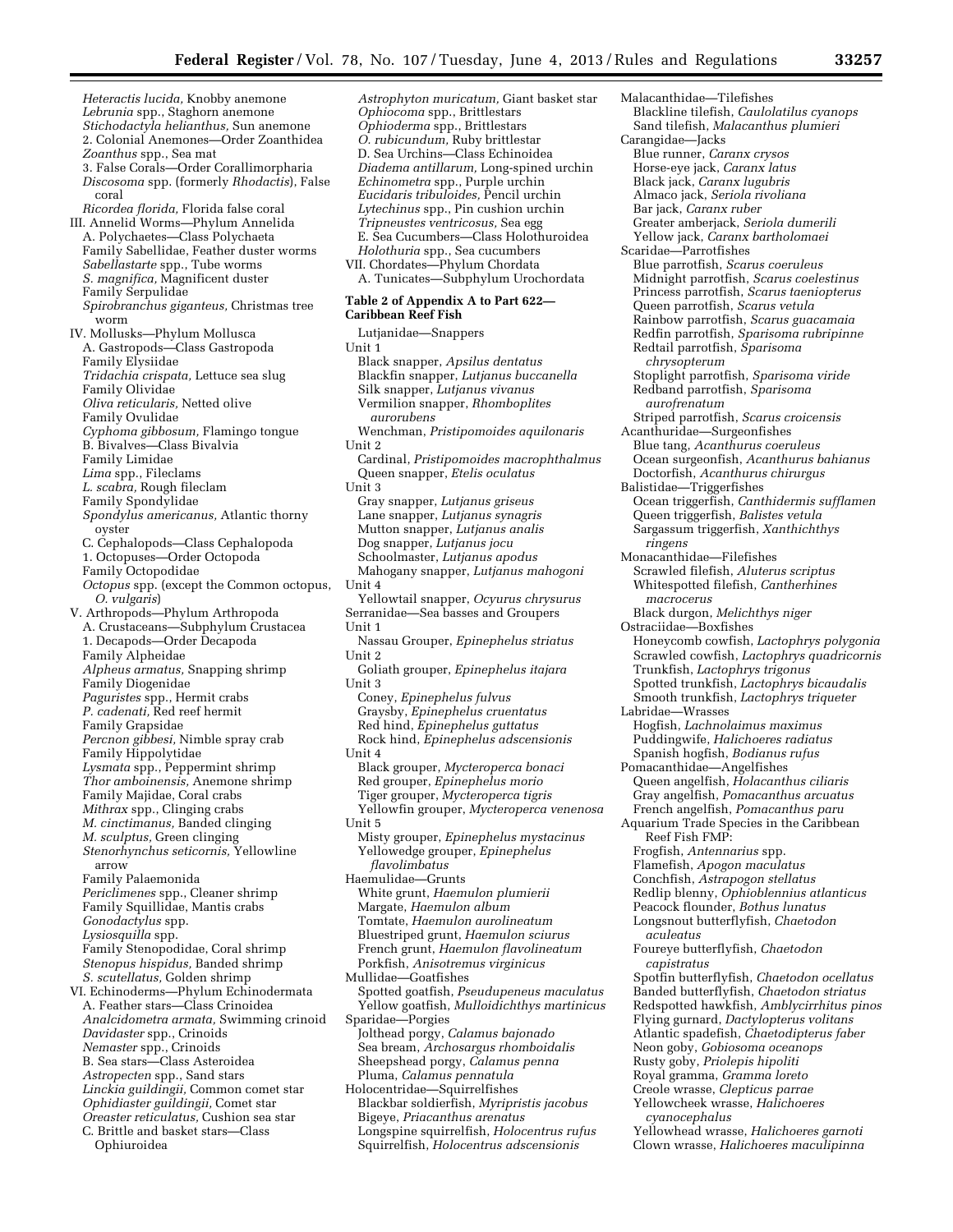| Pearly razorfish, Hemipteronotus novacula | Beaugregory, Pomacentrus leucostictus       | Pipefishes, Syngnathus spp.                                                 |  |
|-------------------------------------------|---------------------------------------------|-----------------------------------------------------------------------------|--|
| Green razorfish, Hemipteronotus splendens | Bicolor damselfish, Pomacentrus partitus    | Sand diver, Synodus intermedius                                             |  |
| Bluehead wrasse, Thalassoma bifasciatum   | Threespot damselfish, Pomacentrus           | Sharpnose puffer, Canthigaster rostrata                                     |  |
| Chain moray, Echidna catenata             | planifrons                                  | Porcupinefish, Diodon hystrix                                               |  |
| Green moray, Gymnothorax funebris         | Glasseye snapper, Priacanthus cruentatus    | $\star$<br>$\star$<br>$\star$<br>$\star$                                    |  |
| Goldentail moray, Gymnothorax miliaris    | High-hat, Equetus acuminatus                |                                                                             |  |
| Batfish, Ogcocephalus spp.                | Jackknife-fish, Equetus lanceolatus         | ■ 3. Appendix E to part 622 is revised<br>to read as follows:               |  |
| Goldspotted eel, Myrichthys ocellatus     | Spotted drum, Equetus punctatus             |                                                                             |  |
| Yellowhead jawfish, Opistognathus         | Scorpaenidae-Scorpionfishes                 | Appendix E to Part 622—Caribbean                                            |  |
| aurifrons                                 | Butter hamlet, <i>Hypoplectrus unicolor</i> | <b>Island/Island Group Management</b>                                       |  |
| Dusky jawfish, Opistognathus whitehursti  | Swissguard basslet, Liopropoma rubre        | Areas                                                                       |  |
| Cherubfish, Centropyge argi               | Greater soapfish, Rypticus saponaceus       |                                                                             |  |
| Rock beauty, Holacanthus tricolor         | Orangeback bass, Serranus annularis         | Table 1 of Appendix E to Part 622—<br><b>Coordinates of the Puerto Rico</b> |  |
| Sergeant major, Abudefduf saxatilis       | Lantern bass, Serranus baldwini             |                                                                             |  |
| Blue chromis, Chromis cyanea              | Tobaccofish, Serranus tabacarius            | <b>Management Area.</b>                                                     |  |
| Sunshinefish, Chromis insolata            | Harlequin bass, Serranus tigrinus           |                                                                             |  |
| Yellowtail damselfish, Microspathodon     | Chalk bass, Serranus tortugarum             | The Puerto Rico management area is                                          |  |
| chrysurus                                 | Caribbean tonguefish, Symphurus arawak      | bounded by rhumb lines connecting, in                                       |  |
| Dusky damselfish, Pomacentrus fuscus      | Seahorses, <i>Hippocampus</i> spp.          | order, the following points.                                                |  |
|                                           | $D$ nint                                    | North Intitude<br>$M$ oot longitude                                         |  |

| Point                                                                                                                                           |                                  | West longitude                   |
|-------------------------------------------------------------------------------------------------------------------------------------------------|----------------------------------|----------------------------------|
|                                                                                                                                                 | 18°25'46.3015"                   | 65°20'57"<br>65°06'31.866"       |
| From Point B, proceed southerly along the 3-nautical mile Territorial boundary of the St. Thomas/St. John<br>island group to Point C.           |                                  |                                  |
| D.                                                                                                                                              | 18°13'59.0606"<br>18°01'16.9636" | 65°05′33.058″<br>64°57'38.817"   |
|                                                                                                                                                 | 17°30'00.000"<br>16°02'53.5812"  | 65°20'00.1716"<br>65°20′00.1716‴ |
| From Point F, proceed southwesterly, then northerly, then easterly, and finally southerly along the Inter-<br>national/EEZ boundary to Point A. |                                  |                                  |
|                                                                                                                                                 |                                  | 65°20'57″                        |

# **Table 2 of Appendix E to Part 622—**  *Coordinates of the St. Croix Management Area.*

The St. Croix management area is bounded by rhumb lines connecting, in order, the following points.

| Point                                                                                                                       | North latitude                                                 | West longitude                                                 |
|-----------------------------------------------------------------------------------------------------------------------------|----------------------------------------------------------------|----------------------------------------------------------------|
| G<br>From Point G, proceed easterly, then southerly, then southwesterly along the International/EEZ boundary<br>to Point F. | 18°03'03"                                                      | 64°38'03"                                                      |
| F<br>G                                                                                                                      | 16°02'53.5812"<br>17°30'00.000"<br>18°01'16.9636"<br>18°03′03″ | 65°20'00.1716"<br>65°20'00.1716"<br>64°57'38.817"<br>64°38'03" |

# **Table 3 of Appendix E to Part 622—**  *Coordinates of the St. Thomas/St. John Management Area.*

connecting, in order, the following points.

The St. Thomas/St. John management area is bounded by rhumb lines

| Point                                                                                                                                 | North latitude                   | West longitude                 |
|---------------------------------------------------------------------------------------------------------------------------------------|----------------------------------|--------------------------------|
|                                                                                                                                       |                                  | 65°20'57"                      |
| From Point A, proceed southeasterly along the International/EEZ boundary to Point G.                                                  | 18°03'03"                        | 64°38'03"                      |
| D                                                                                                                                     | 18°01'16.9636"<br>18°13'59.0606" | 64°57'38.817"<br>65°05'33.058" |
| From Point C, proceed northerly along the 3-nautical mile Territorial boundary of the St. Thomas/St. John<br>island group to Point B. |                                  |                                |
| $\mathsf B$ .                                                                                                                         | 18°25'46.3015"                   | 65°06′31.866″                  |
|                                                                                                                                       |                                  | 65°20'57"                      |

۳